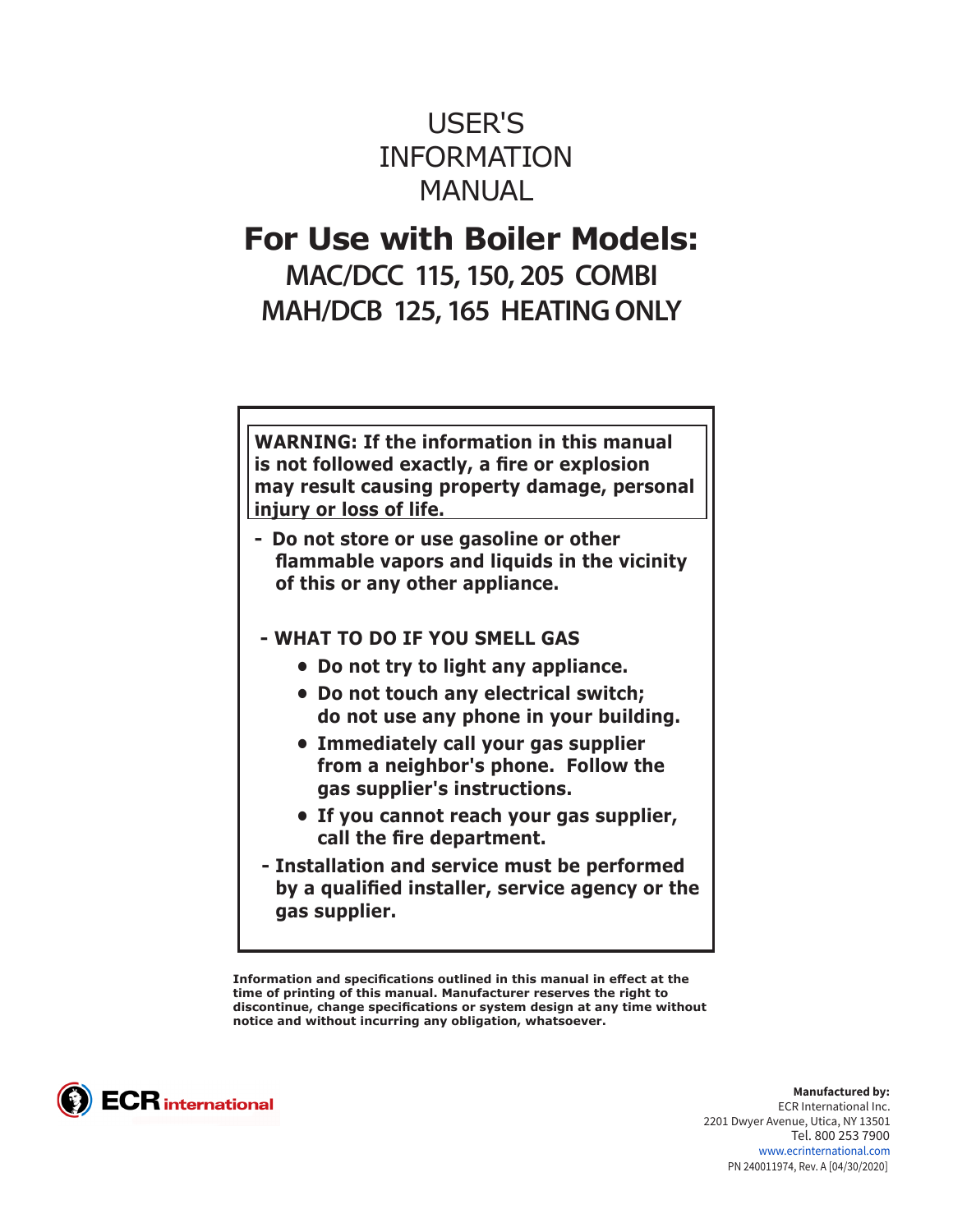#### *1.1 GENERAL*

This boiler has few USER serviceable parts. Maintenance and Service shall be completed by qualified agency.

# **WARNING !**

Fire, explosion, asphyxiation and electrical shock hazard. Improper maintenance and service could result in death or serious injury. Read this manual and understand all requirements, including use of qualified service agent where directed.

# **WARNING !**

Fire, Explosion, Asphyxiation, Electrical shock hazard! Flooding will result in damages such as electrical problems, corrosion, inoperative parts, mold and other unforeseen issues which can occur over time. Any equipment determined by a professional as damaged by a flood, defined as excess of water or other liquid, shall be replaced. Failure to follow these directions will result in a Hazardous Situation.

#### *1.2 BECOME FAMILIAR WITH SYMBOLS IDENTIFYING POTENTIAL HAZARDS.*



This is the safety alert symbol. Symbol alerts you to potential personal injury hazards. Obey all safety messages following this symbol to avoid possible injury or death.

# **DANGER !**

Indicates a hazardous situation which, if not avoided, WILL result in death or serious injury

# **WARNING !**

Indicates a hazardous situation which, if not avoided, could result in death or serious injury.

# **A** CAUTION

Indicates a hazardous situation which, if not avoided, could result in minor or moderate injury.

## *NOTICE*

Used to address practices not related to personal injury.

# **WARNING !**

Following service procedures shall be performed by qualified service agent. Boiler owner shall not attempt these steps. Failure to do so could result in death or serious injury.

# **WARNING !**

Combustion chamber insulation in this product contains ceramic fiber material. Ceramic fibers can be converted to cristobalite in very high temperature applications. The International Agency for Research on Cancer (IARC) has concluded, Crystalline silica inhaled in the form of quartz or cristobalite from occupational sources is carcinogenic to humans (Group1). Avoid breathing dust and contact with skin and eyes. Use NIOSH certified dust respirator (N95). This type of respirator is based on the OSHA requirements for cristobalite at the time this document was written. Other types of respirators may be needed depending on the job site conditions. Current NIOSH recommendations can be found on the NIOSH website at http://www.cdc.gov/niosh/ homepage.html. NIOSH approved respirators, manufacturers, and phone numbers are also listed on this website. Wear long-sleeved, loose fitting clothing, gloves, and eye protection. Apply enough water to the combustion chamber lining to prevent dust. Wash potentially contaminated clothes separately from other clothing. Rinse clothes washer thoroughly.

NIOSH stated First Aid. Eye: Irrigate immediately. Breathing: Fresh air.

Use of CO monitor is manufacturer recommended and may be requirement of local jurisdiction.

#### *1.3 WHAT TO DO SHOULD OVERHEATING OCCUR*

Do not turn off or disconnect electrical supply to pumps. Shut off gas supply at location external to appliance.

#### *1.4 WHAT TO DO IF BOILER OR ANY PART HAS BEEN UNDER WATER*

Do not use boiler if any part has been under water. Immediately call a qualified service technician to inspect boiler and to replace any part of control system and any gas control which has been under water.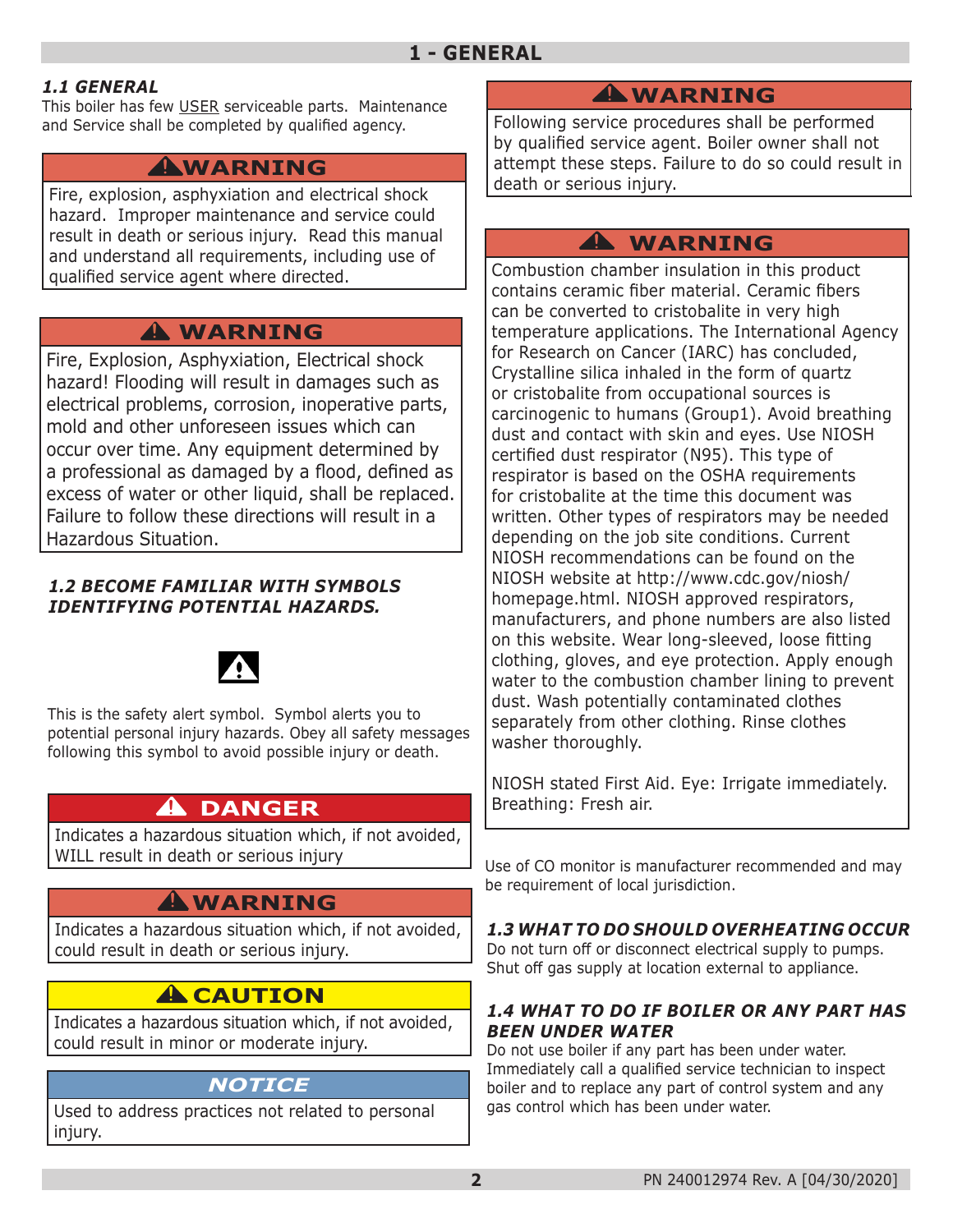# **2 - OPERATING INSTRUCTIONS**

#### **FOR YOUR SAFETY READ BEFORE OPERATING**

# **WARNING !**

#### **If you do not follow these instructions exactly, a fire or explosion may result causing property damage, personal injury or loss of life.**

- This appliance is equipped with an ignition device which automatically lights burner. **Do NOT try to light this burner by hand.**
- Before operating smell all around appliance area for gas. Be sure to smell next to floor because some gas is heavier than air and will settle to the floor.
- **• Use only your hand to turn the gas shutoff valve**. Never use tools. If valve will not turn by hand, do not try to repair it, call a qualified service technician. Force or attempted repair may result in fire or explosion.
- **• Do not use this appliance if any part has been under water.** Immediately call a qualified service technician to inspect appliance and to replace any part of control system and any gas control which has been under water.
- **• Do not block the flow of combustion or ventilation air to boiler.**
- **• Do not store or use gasoline or other flammable vapors or liquids in the vacinity of this or any other appliance.**

# **A**CAUTION

#### **WHAT TO DO IF YOU SMELL GAS**

- **• Do not try to light any appliance.**
- **• Do not touch any electrical switch; do not use any phone in your building.**
- **• Immediately call your gas supplier from a neighbor's phone. Follow the gas supplier's instructions.**
- **• If you cannot reach your gas supplier, call the fire department.**

#### *2.1 OPERATION*

Boiler is wall mounted, fan assisted room-sealed combination boiler, providing both central heating and domestic hot water depending on model purchased.

- After initial lighting, boiler will provide central heating (as required).
- Hot water is available whenever a hot tap is open (Combi models only).

#### **2.2 OPERATING INSTRUCTIONS**

#### *Stop! Read ALL Safety information above.*

- Set thermostat to lowest setting.
- Turn "**OFF**" all electrical power to appliance.
- This appliance is equipped with an ignition device which automatically lights the burner. **Do not try to light burner by hand!**
- Turn gas shutoff valve clockwise  $U$  to closed position. Handle should be perpendicular to gas pipe.
- Wait 5 minutes for any gas to clear. Smell for gas, including near floor. If you smell gas, **STOP!** Follow instructions on this page: **"What To Do If You Smell Gas."** If you do **not** smell gas, go to next step.
- Turn gas shutoff valve counter clockwise  $\circ$  to the open position. Handle should be parallel to gas pipe.
- Replace front jacket panel.
- Turn "**ON"** electrical power to appliance.
- Set thermostat to desired setting.
- Set correct operating mode. See 2.4
- If the appliance will not operate, follow instructions TO TURN OFF GAS TO APPLIANCE and call your service technician or gas supplier.

#### **2.3** *TURN OFF GAS TO APPLIANCE*

- Set thermostat to lowest setting.
- Turn **"OFF"** all electric power to appliance if service is to be performed.
- Turn gas shutoff valve handle clockwise  $\alpha$  to closed position. Handle should be perpendicular to gas pipe.

#### *2.4 OPERATING MODES*

| <b>SYMBOL</b><br><b>DISPLAYED</b> | <b>OPERATING MODE</b> |
|-----------------------------------|-----------------------|
| 凸                                 | <b>DHW</b>            |
| 一 Ⅲ                               | DHW & HFATING         |
| IIII.                             | <b>HEATING ONLY</b>   |

**To enable the appliance in DHW - Heating or Heating only press**  $\left($ repeatedly and choose one of three available modes.

To disable the boiler operating modes and keep the frost protection function enabled, press  $\circledast$  for at least 3 seconds. Just the symbol  $\circledast$ appears on the display (the display back-lighting flashes if the boiler is blocked).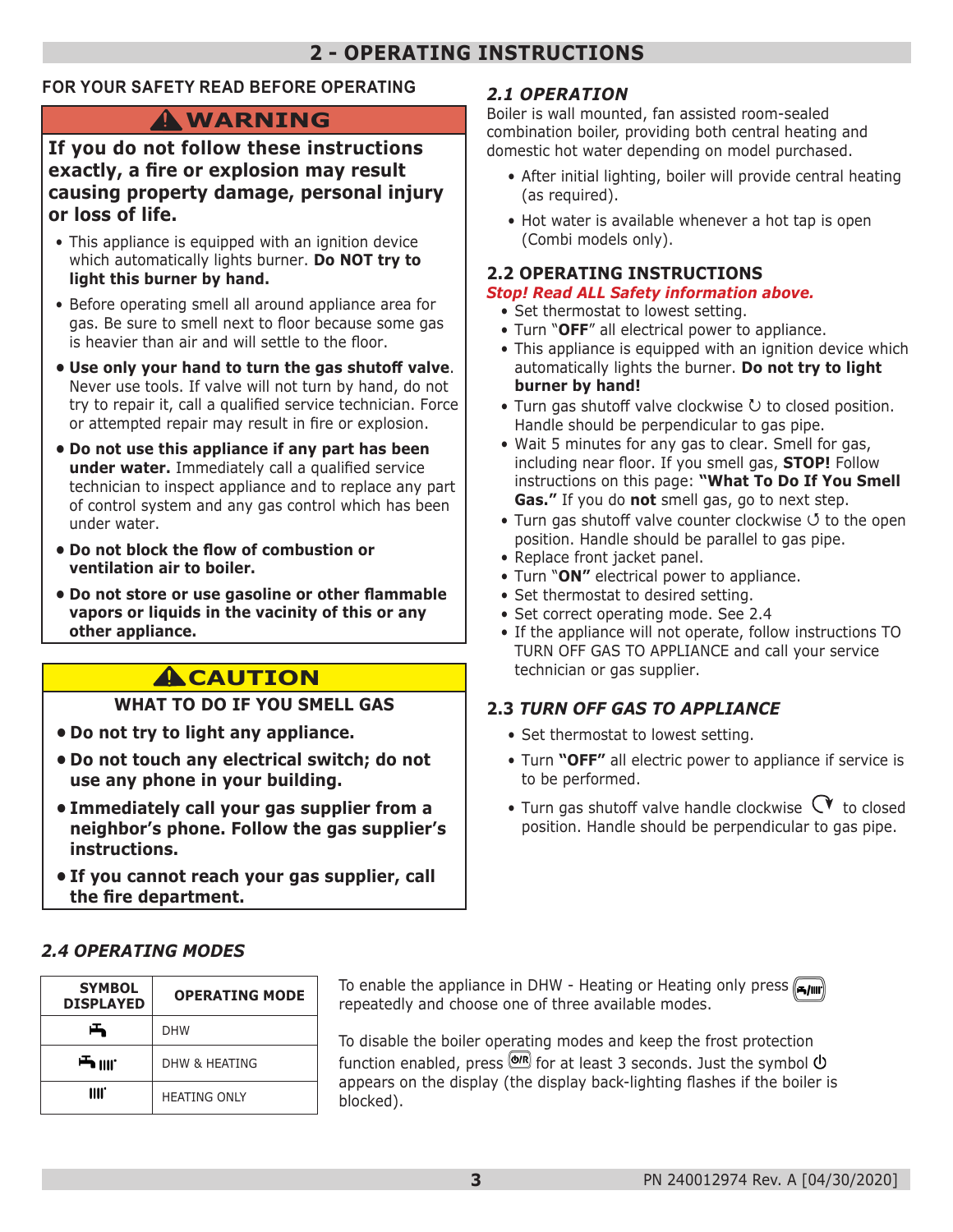#### **3.1 USER CONTROLS**

#### **BUTTON Explanation:**

|     | DHW temperature adjustment<br>$(+ to increase the temperature and - to decrease it)$           |
|-----|------------------------------------------------------------------------------------------------|
|     | Heating water temperature adjustment<br>$(+ to increase the temperature and - to decrease it)$ |
| 11P | Boiler operating information                                                                   |
|     | Operating mode:<br>DHW - DHW & Heating - Heating Only                                          |
|     | Off - Reset - Exit menu/functions                                                              |



#### **SYMBOL Explanation:**

| $\mathcal{L}$         | Off: Heating and DHW disabled<br>(only boiler frost protection is active) |                                     | Burner lit                 |
|-----------------------|---------------------------------------------------------------------------|-------------------------------------|----------------------------|
| $\cancel{\mathbb{X}}$ | Ignition fault                                                            | 凸                                   | DHW operating mode enabled |
| リ                     | Boiler/system water pressure low                                          | III.                                | Heating mode enabled       |
| $\boldsymbol{r}$      | Call a qualified service technician                                       |                                     | Programming menu           |
| $\mathsf R$           | Manually resettable fault (O/R)                                           |                                     | Boiler information menu    |
| E                     | Fault in progress                                                         | $^{\circ}C, ^{\circ}F,$<br>bar, PSI | Set unit of measurement    |

#### **3.2 CENTRAL HEATING SYSTEM PRESSURE**

Regularly check the pressure displayed on the pressure gauge "**B**" is between 14.50 and 21.76 psi (1.0 - 1.5 bar), with the boiler cold.

If the pressure is less than 14.50 psi, or higher than 21.76 psi call an authorized SERVICE technician.

Burn and scald hazard. Safety relief valve could discharge steam or hot water during operation.

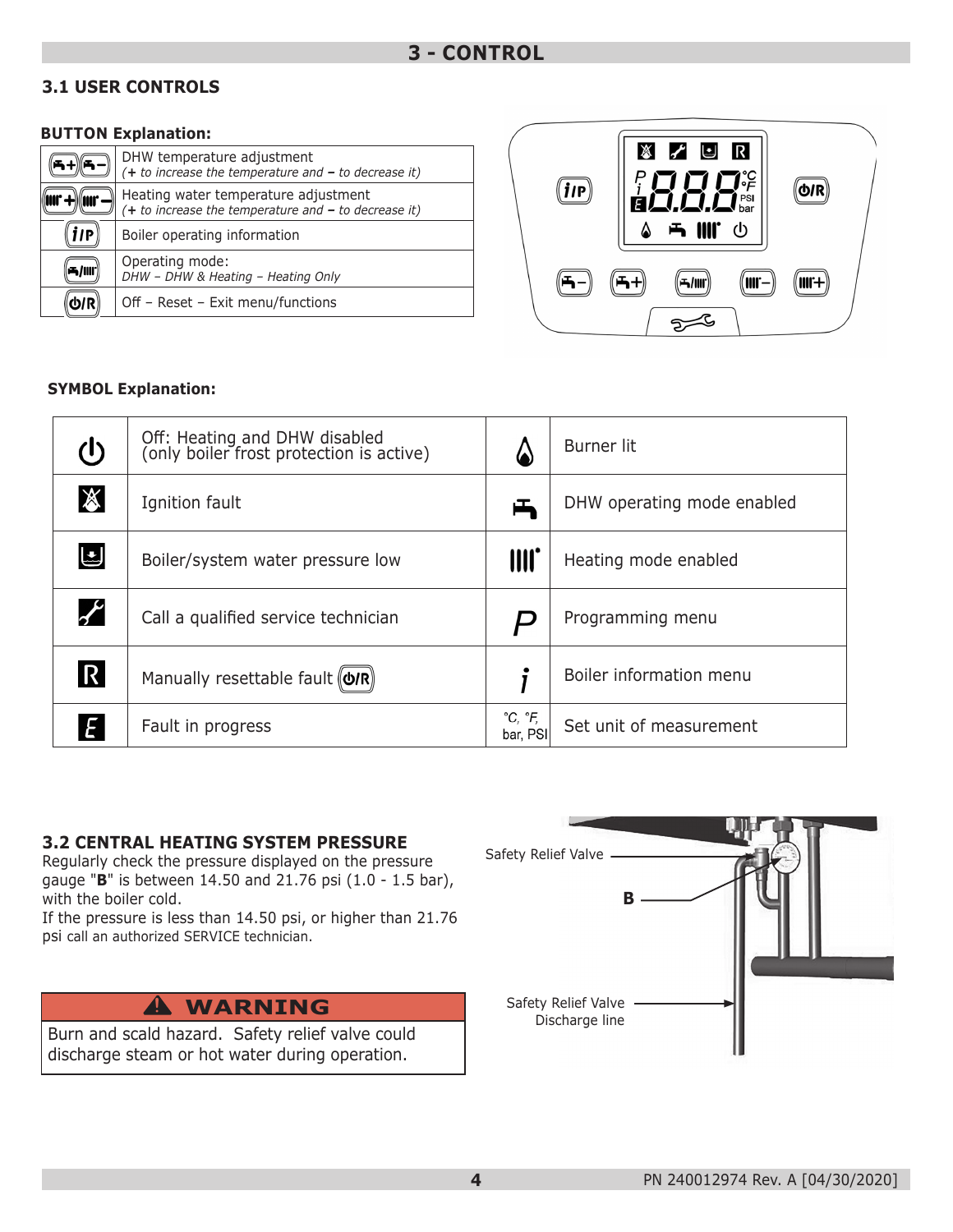#### **3.3 TEMPERATURE CONTROL**

Press **and and 6-6+** respectively to adjust the CH and DHW flow temperature (if an indirect storage tank is fitted). When the burner is lit, display shows the  $\triangle$  symbol.

**HEATING**: while boiler is operating in heating mode, the display shows the flashing symbol  $\text{III}^*$  and the heating flow temperature °F / °C.

When connected to an Outdoor Temperature Sensor, (Form +) (The H) indirectly adjusts room temperature (factory setting 68°F / 20°C).

**DHW**: While boiler is operating in DHW mode, display shows the flashing symbol  $\blacktriangleright$  and heating flow temperature  $^{\circ}$ F /  $^{\circ}$ C.

#### **3.4 BOILER INFORMATION MENU (See Below)**

Press  $\left(\mathbf{i}\mathbf{p}\right)$  and hold for at least 1 second, to display the information indicated in the table. Press  $\overline{\text{Q/R}}$  to exit.

|    | <b>DESCRIPTION</b>                                              |       | <b>DESCRIPTION</b>                      |
|----|-----------------------------------------------------------------|-------|-----------------------------------------|
| 00 | Secondary fault internal code                                   | 09    | Setpoint Central Heating (°F/°C)        |
| 01 | Heating flow temperature (°F/°C)                                | 10/11 | Manufacturing information               |
| 02 | Outdoor temperature (°F/°C)                                     | 12    | Flue sensor temperature (°F/°C)         |
| 03 | Indirect Tank DHW temperature (boiler CH only)                  | 13    | Manufacturing information               |
| 04 | Domestic hot water temperature (boiler with plate<br>exchanger) | 14    | Identification Open Therm communication |
| 05 | Water pressure in heating system (PSI/bar)                      | 15    | Manufacturing information               |
| 06 | Heating return temperature (°F/°C)                              | 16    | Manufacturing information               |
| 07 | Thermo fuse status (000/001)                                    | 17    | Fan speed ("i17"x100)                   |
| 08 | Not used                                                        | 18    | Manufacturing information               |

#### **3.5 SHUTTING OFF THE BOILER**

To turn off the boiler, disconnect the electric power supply. In the "Off" operating mode  $\Phi$  the boiler stays off but the electrical circuits remain powered and the frost protection function remains active.

#### **3.6 FROST PROTECTION MODE**

The electronic boiler management system includes a "frost protection" function for the heating system which, when delivery temperature falls below 41°F (5°C), lights the burner until a delivery temperature of 86°F (30°C) is reached.

This function is only operative if the boiler is electrically powered, there is gas with normal system pressure and the flue is not blocked.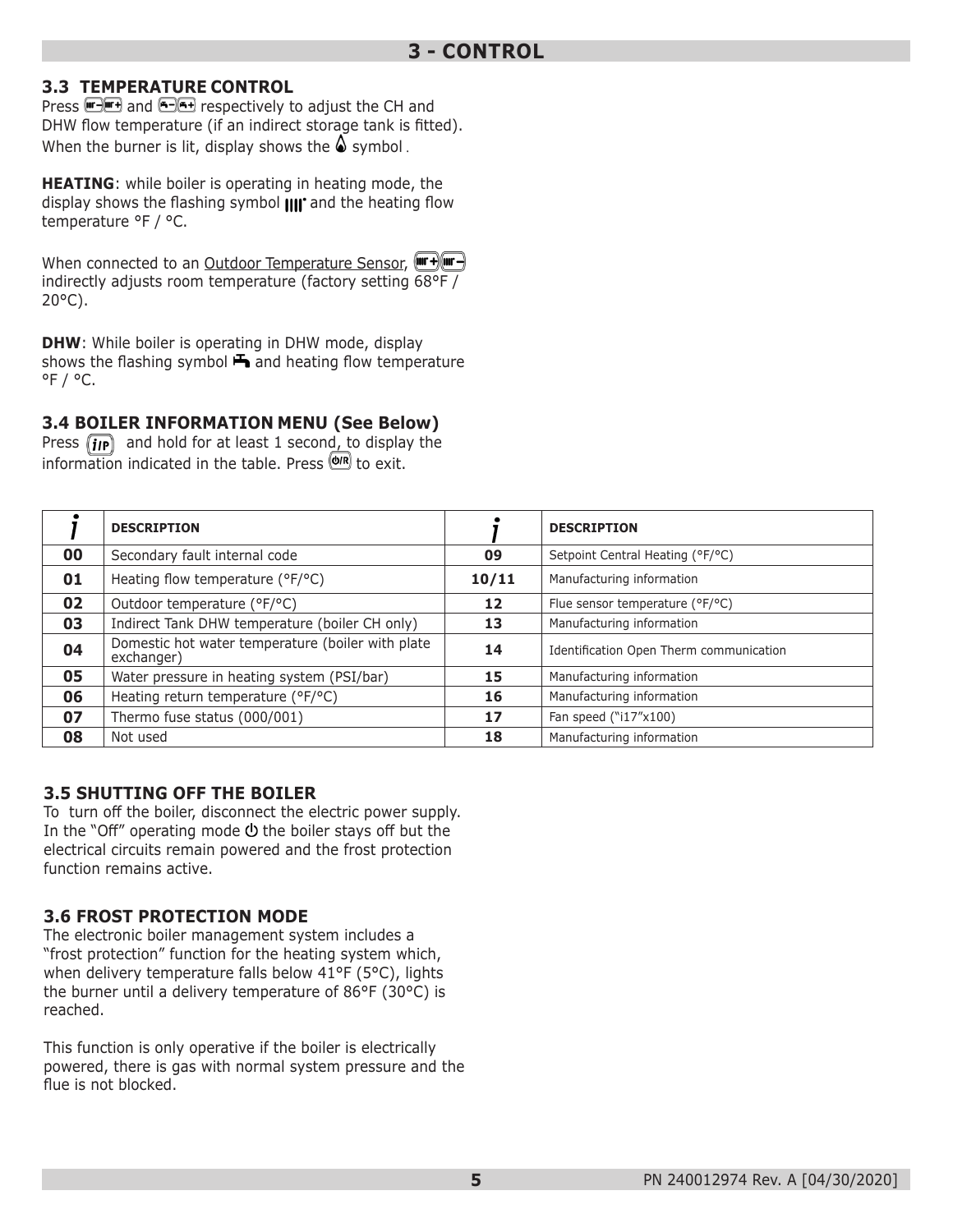### **3 - CONTROL**

#### **3.7 ERROR MESSAGES AND RESETTING THE BOILER**

| Ε                              | <b>ERROR DESCRIPTION</b>                                                                                | <b>OPERATION</b>                                                                                            |
|--------------------------------|---------------------------------------------------------------------------------------------------------|-------------------------------------------------------------------------------------------------------------|
| 09                             | Gas valve connection fault.                                                                             | Call an authorized SERVICE technician                                                                       |
| 10                             | Outdoor sensor fault.                                                                                   | Call an authorized SERVICE technician                                                                       |
| 15                             | Gas valve error.                                                                                        | Call authorized SERVICE technician                                                                          |
| 20                             | Central Heating NTC sensor fault.                                                                       | Call authorized SERVICE technician                                                                          |
| $28 - 29$                      | Flue NTC heat exchanger sensor fault                                                                    | Call authorized SERVICE technician                                                                          |
| 40                             | Return NTC sensor fault.                                                                                | Call authorized SERVICE technician                                                                          |
| 50                             | Domestic Hot Water NTC sensor fault<br>(only for heating-only model with storage boiler).               | Call authorized SERVICE technician                                                                          |
| 53                             | Obstruction in flue pipe.                                                                               | Turn boiler off for a few seconds<br>If this fault persists, call authorized SERVICE technician             |
| 55                             | PCB not programmed.                                                                                     | Call authorized SERVICE technician                                                                          |
| $83 - 84 -$<br>85<br>86-87     | Communication problem between boiler board and<br>control unit. Probable short circuit on wiring.       | Call authorized SERVICE technician                                                                          |
| 98                             | Internal error.                                                                                         | Call authorized SERVICE technician                                                                          |
| 109                            | Precirculation alarm (temporary fault).                                                                 | Call authorized SERVICE technician                                                                          |
| 110<br>$\mathbb{R}$            | Safety thermostat tripped due to over temperature<br>(probable blocked pump or air in heating circuit). | Press RESET (R) button for at least 2 seconds<br>If this fault persists, call authorized SERVICE technician |
| 118                            | Hydraulic pressure too low.                                                                             | Call authorized SERVICE technician                                                                          |
| 125<br>$\mathbb R$             | No circulation safety trip<br>(control performed via temperature sensor).                               | Press RESET (R) button for at least 2 seconds<br>If this fault persists, call authorized SERVICE technician |
| 128<br>$\overline{R}$          | Loss of flame.                                                                                          | Press RESET (R) button for at least 2 seconds<br>If this fault persists, call authorized SERVICE technician |
| $130 - 131$                    | Flue NTC sensor tripped due to over temperature.                                                        | Call authorized SERVICE technician                                                                          |
| 133<br>$\overline{\mathbb{R}}$ | Ignition failure (5 attempts).                                                                          | Press RESET (R) button for at least 2 seconds<br>If this fault persists, call authorized SERVICE technician |
| 134<br>$\overline{\mathbb{R}}$ | Gas supply valve blocked.                                                                               | Press RESET (R) button for at least 2 seconds<br>If this fault persists, call authorized SERVICE technician |
| 135                            | Internal error.                                                                                         | Call authorized SERVICE technician                                                                          |
| 160                            | Fan fault.                                                                                              | Call authorized SERVICE technician                                                                          |
| 162                            | Flue pressure switch (contact open)                                                                     | Call authorized SERVICE technician                                                                          |
| 317                            | Incorrect power supply frequency.                                                                       | Incorrect power supply frequency.                                                                           |
| 321                            | NTC domestic hot water sensor faulty.                                                                   | Call authorized SERVICE technician                                                                          |
| 384<br>$\overline{\mathbb{R}}$ | Fault flame (parasitic flame).                                                                          | Press RESET (R) button for at least 2 seconds<br>If this fault persists, call authorized SERVICE technician |
| 385                            | Input voltage too low.                                                                                  | Call authorized SERVICE technician                                                                          |

To RESET boiler: press the button ( $($   $\circledR$ ) for at least 2 seconds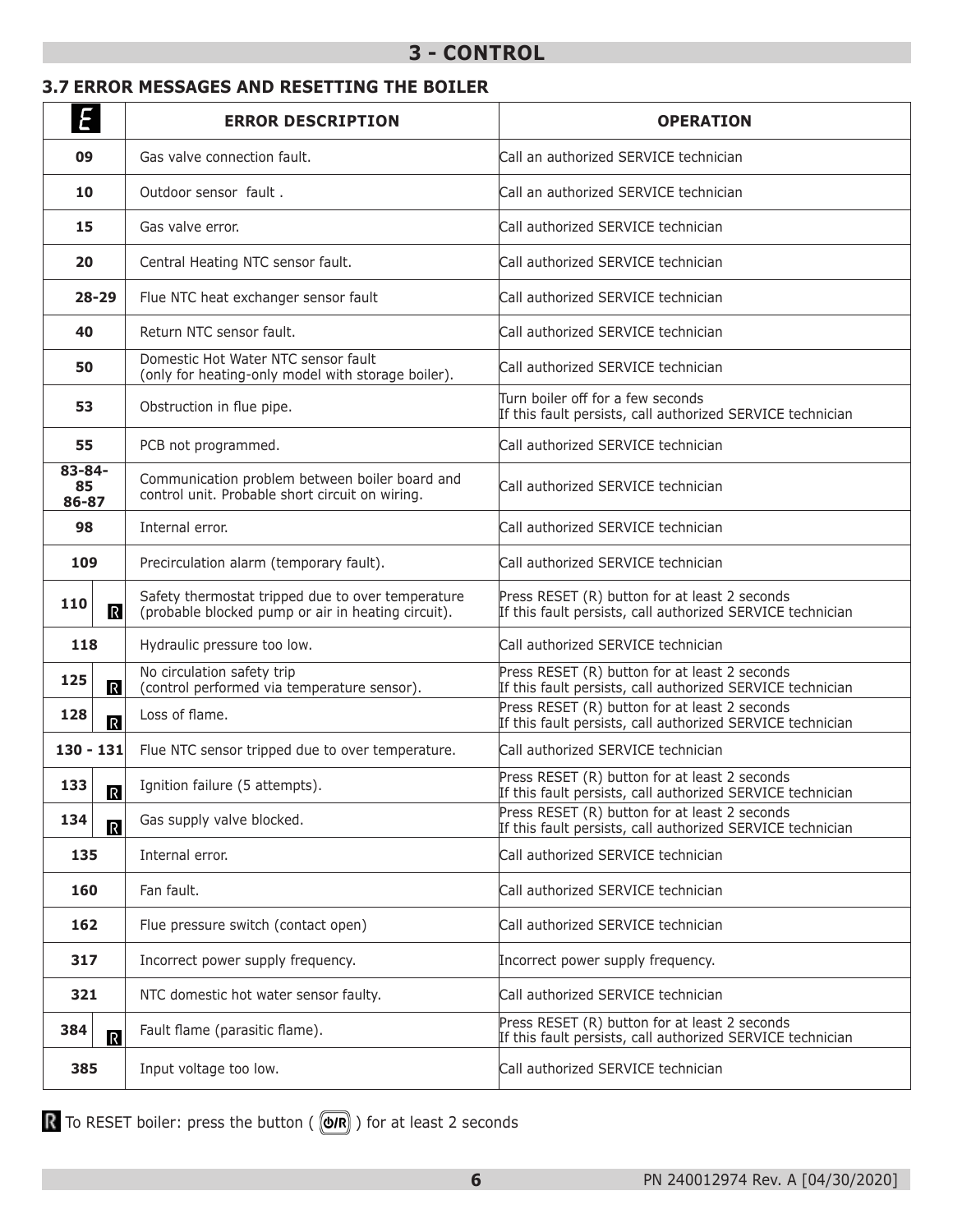## **4 - MAINTENANCE**

# **WARNING !**

Asphyxiation hazard. Contact qualified agency if condensate trap is not filled with water.

Perform general housekeeping and maintenance as specified below.

#### **4.1 Continuous**

- Keep boiler area free from combustible materials, gasoline and other flammable vapors and liquids.
- Keep combustion air and vent terminations (outside building) free from trash, vegetation and other items capable of blocking flow.

#### **CHECK LIST**

If a fault develops, or is suspected, call your Service Technician as soon as possible. Go through the following check list before you contact Service Agency.

- Is electricity supply on?
- Is display ON and symbols  $\mathbf{H}$   $\mathbf{III}^*$  displayed?
- Is symbol  $\bigcup$  displayed?
- Is gas supply on?
- Is main water supply turned on?
- Is system pressure correct?
- Are boiler temperature controls set high enough?
- Is room thermostat (if fitted) set high enough?
- Are radiator valves open?

#### **4.2 Monthly**

- Inspect combustion air, vent, and condensate drain piping for deterioration, leaks or sagging. Contact qualified agency, as necessary.
- Inspect system piping for leaks. Contact qualified agency, as necessary.
- Inspect condensate drain trap for sediment or blockage. Contact qualified agency if cleaning required.
- Check air vent(s) for leakage.
- Follow OPERATING INSTRUCTIONS to return to normal operation.

# **WARNING !**

Burn and scald hazard. Verify Safety Relief Valve discharge piping run to safe discharge location before conducting maintenance procedure. Contact qualified agency to correct improper piping.

#### **4.3 Check According to Manufacturer's Instructions**

Safety Relief Valve - Refer to manufacturer's instructions.

#### **4.4 Annually or Beginning Each Heating Season**

- Contact qualified agency to perform maintenance and cleaning per Installation, Operation and Maintenance manual. Inspection will include examining all flue product carrying areas, vent system, burner and heat exchanger.
- Will also include filling boiler with water if drained as part of End of Heating Season procedure.
- Condensate trap may require cleaning and refilling.

#### **4.5 End of Heating Season, if boiler not used for domestic hot water**

- Follow instructions to TURN OFF GAS TO APPLIANCE. See section 2.
- Contact qualified agency to drain heating system (if system does not use antifreeze) and condensate trap if heating system is exposed to freezing temperatures while out of service.